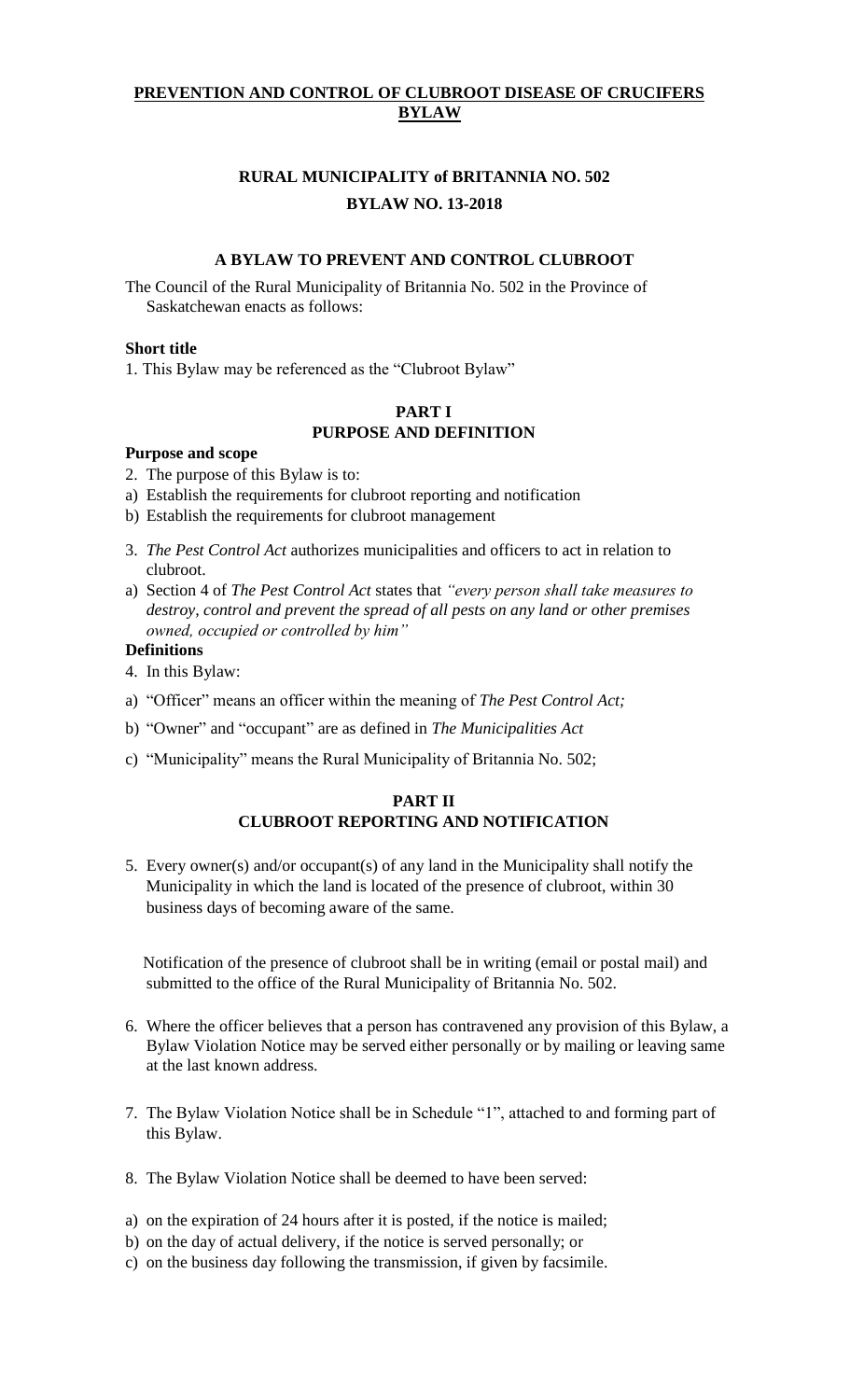9. In lieu of prosecution, the person who has contravened the provisions of this Bylaw may pay a fine in the amount of \$200 which shall be indicated on the Bylaw Violation Notice.

#### **PART III CLUBROOT MANAGEMENT**

- 10.Every owner(s) and/or occupant(s) of any land where clubroot has been identified through notification within the Municipality as per Part II or by any other means shall take measures to manage and prevent the spread of clubroot.
- 11.As required by the officer, the owner(s) and/or occupant(s) of any clubroot infested land shall develop a Clubroot Management Agreement with the assistance of an agrologist currently practicing with the Saskatchewan Institute of Agrologists in accordance with Policy No. 13-2018.
- 12.The owner(s) and/or occupant(s) of any clubroot infested land within the Municipality shall provide the officer with the Clubroot Management Agreement within 30 business days. The officer will ensure that the Clubroot Management Agreement meets the minimum requirements of *The Saskatchewan Clubroot Management Plan* and will execute the agreement with the owner(s) and/or occupant(s).
- 13.When a formal agreement between the owner(s) and/or occupant(s) and the officer cannot be reached, the officer shall write an order as per Section 19 of *The Pest Control Act*.
- 14. This Bylaw shall come into force and effect on the day of its adoption.

------------------------------

Reeve

SEAL ------------------------------

Administrator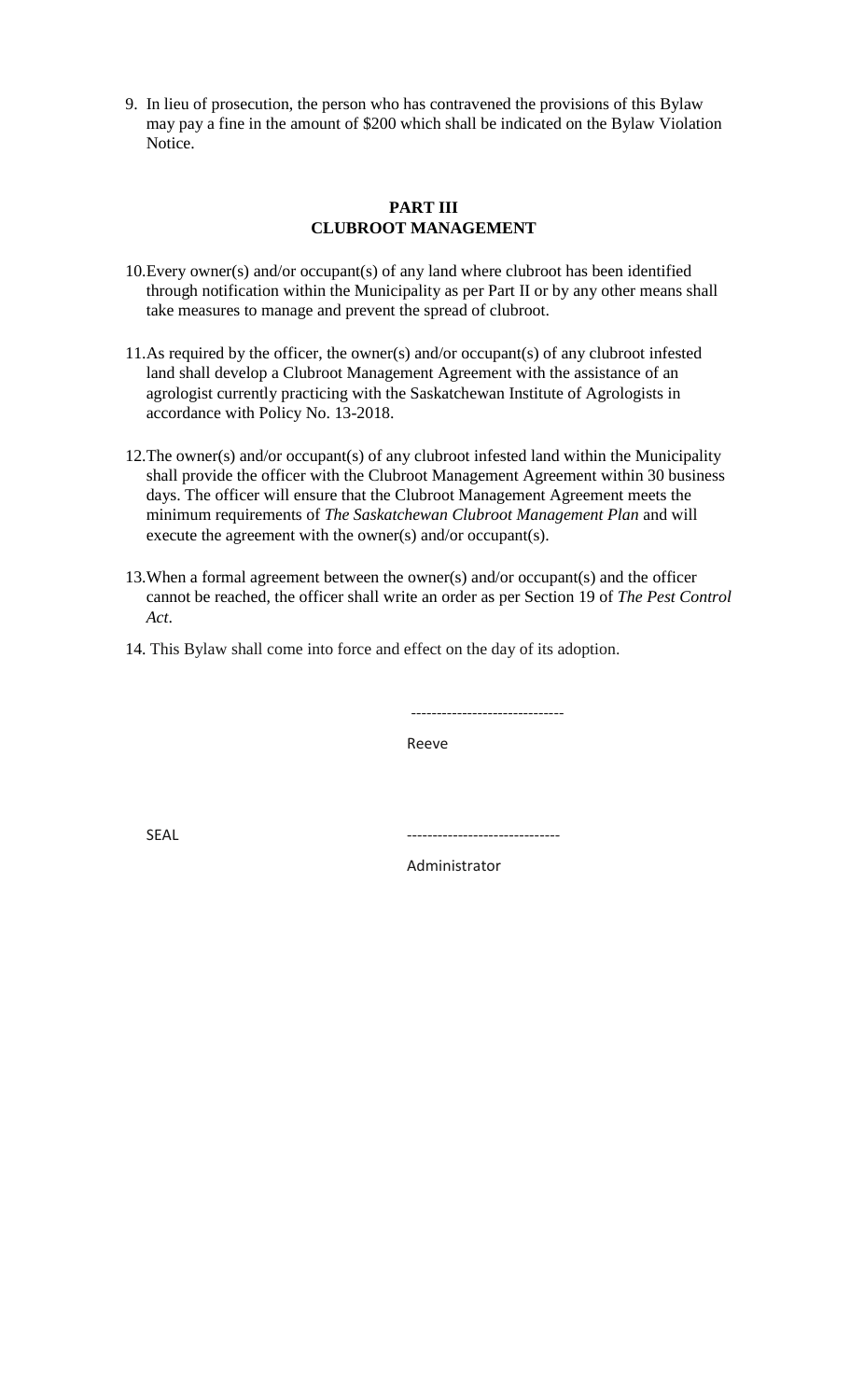## **SCHEDULE 1 TO BYLAW 13-2018**

# **BYLAW VIOLATION NOTICE**

| Rural Municipality of Britannia No. 502                                                                              |  |
|----------------------------------------------------------------------------------------------------------------------|--|
| <b>Bylaw Violation Notice</b>                                                                                        |  |
|                                                                                                                      |  |
|                                                                                                                      |  |
| <u> 2002 - Jan James James James James James James James James James James James James James James James James J</u> |  |
|                                                                                                                      |  |
| <b>Voluntary Payment: \$200.00</b>                                                                                   |  |
|                                                                                                                      |  |
|                                                                                                                      |  |
| <b>Details of Alleged Breach of Violation:</b>                                                                       |  |
|                                                                                                                      |  |
|                                                                                                                      |  |

## **Penalty:**

Take notice that you may remit a voluntary payment to the Municipality in the amount stipulated above to avoid prosecution for this offence. Payment may be made in person at the municipal office:

> 4824 47th Street Lloydminster, Saskatchewan

Or by mail:

Box 661 Lloydminster, Saskatchewan S9V 0Y7

If the voluntary payment indicated above is not received within one month of the date of this violation, a summons requiring your appearance in a provincial court will be issued.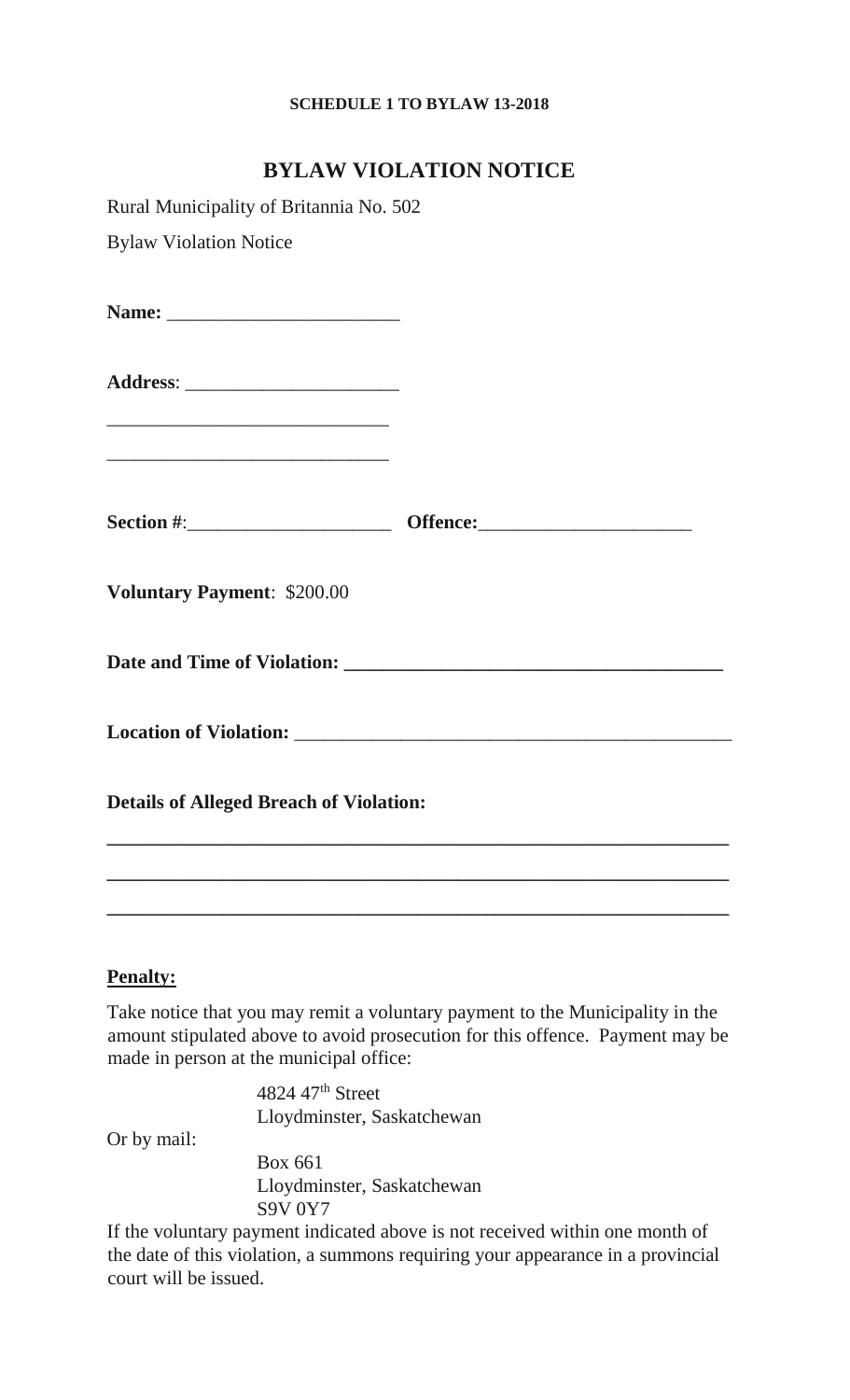### **RURAL MUNICIPALITY OF BRITANNIA NO. 502 BYLAW 13-2018 POLICY REGARDING THE PREVENTION AND CONTROL OF CLUBROOT**

## **POLICY NO. 13-2018 PART I DEFINITIONS**

### **1.** In this Policy:

- a) Clubroot confirmation means that clubroot disease symptoms were observed in a susceptible crop. Detection of the clubroot pathogen's DNA in a plant or soil sample, obtained by laboratory testing, may be conducted as needed to confirm clubroot diagnosis.
	- i. Detection of the clubroot pathogen's DNA in a plant or soil sample in the absence of visible symptoms is not sufficient for clubroot confirmation. When this occurs the landowner(s) and/or occupant(s) will be encouraged to implement proactive management strategies to prevent the spread of the clubroot pathogen and to keep pathogen low. Fields may be monitored in subsequent years for the development of clubroot symptoms to enable clubroot confirmation.
- b) "Council" means the Council of the Rural Municipality of Britannia No. 502.
- c) "officer" means an officer within the meaning of *The Pest Control Act*;
- d) "Owner" and "occupant" are as defined in *The Municipalities Act;*
- e) "Municipality" means the Rural Municipality of Britannia No. 502;

## **PART II POLICY STATEMENTS**

- **2.** The Municipality recognizes that clubroot is a serious problem of cruciferous plants such as canola, mustard, camelina, oilseed radish, taramira and cruciferous vegetables such as arugula, broccoli, Brussels sprouts, cabbage, cauliflower, Chinese cabbage, kale, kohlrabi, radish, rutabaga, turnip and cruciferous weeds (e.g. stinkweed, shepherd's purse, wild mustard, volunteer canola).
- **3.** The Municipality recognizes that the clubroot pathogen is soil-borne and therefore can be spread by soil movement on equipment, vehicles, tires, shoes, earth tag on seed and tubers grown in clubroot infested soil or any other activity or event that results in the movement of soil.
- **4.** The Municipality supports the principle to control the spread of clubroot, which has been declared a pest under *The Pest Control Act*.
- **5.** *The Pest Control Act* authorizes municipalities and officers to act in relation to clubroot.

## **PART III CLUBROOT NOTIFICATION AND CONFIRMATION**

- **6.** By way of the Municipality's Clubroot Bylaw No. 13-2018 every owner and/or occupant of land shall notify the Municipality or officer of the Municipality in which the land is located in writing (email or posted mail), within 30 business days of confirmation of the presence of clubroot, and provide the exact location of the disease. Form A may be used as a template for notification and documentation of the location of the clubroot within the field.
- **7.** Personal survey protocol and details of self-reporting clubroot findings is to be considered confidential and kept on file in the office of the Municipality and released only to authorized municipal or provincial government personnel and the person(s) owning, occupying or controlling the land. Disclosure is subject to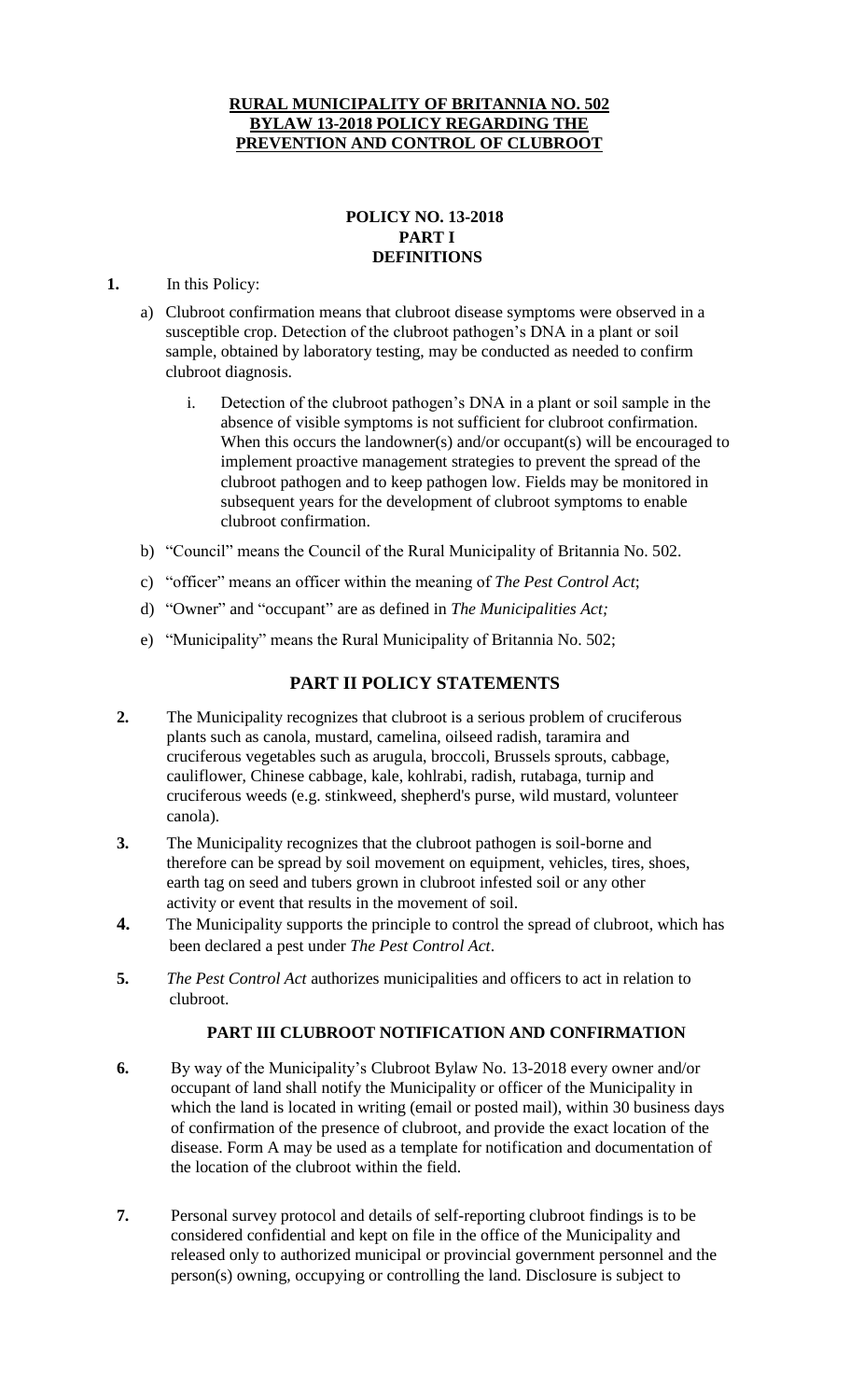agreement reached with the landowner(s) and/or occupant(s), in the best interests of the community in accordance with *The Saskatchewan Clubroot Management Plan*.

- **8.** Clubroot field inspections shall be conducted by officer(s) to monitor for clubroot and/or enforce *The Pest Control Act* within the municipality.
- **9.** Clubroot survey procedures and the reporting form will follow standard protocols as recommended by the Saskatchewan Clubroot Initiative and the Saskatchewan Ministry of Agriculture (see Schedule A).

## **PART IV CLUBROOT MANAGEMENT**

- **10.** By way of the Municipality's Clubroot Bylaw No. 13-2018, the owner(s) and/or occupants of land where clubroot has been confirmed shall develop a Clubroot Management Agreement (using form B) with the assistance of an agrologist currently practicing with the Saskatchewan Institute of Agrologists.
- **11.** *The Saskatchewan Clubroot Management Plan* shall be referred to and used as a guide for any control/prevention measures. An updated copy of this document can be obtained by calling the Saskatchewan Agriculture Knowledge Center at 1- 866- 457-2377
- **12.** The Clubroot Management Agreement (Form B) agreed upon between the owner(s) and/or occupant(s) and the officer shall:
	- a) Meet the minimum standards as identified within *The Saskatchewan Clubroot Management Plan*;
	- b) Include actions to manage and prevent the spread of clubroot;
	- c) Require the owner(s) and/or occupant(s) to disclose that clubroot has been confirmed if the land is sold or rented to another owner(s) and/or occupant(s);
	- d) Require notification of occupants and easement holders who have access to the land to enable biosecurity actions to prevent the spread of clubroot;
	- e) Be returned to the officer within 30 business days;
	- f) Shall be signed by the landowner(s) and/or occupant(s) of the land and the officer.
- **13.** When a formal agreement cannot be reached or the landowner(s) and/or occupant(s) fail to carry out the measures outlined in the Clubroot Management Agreement entered into under 11, the officer may write an order as per Section 19 of *The Pest Control Act using form C.*
- **14.** The owner(s) and/or occupant(s) shall take all actions as ordered by the officer.
- **15. Adoption**

Adopted this day of \_\_\_\_\_, 2018

Reeve

Administrator

\_\_\_\_\_\_\_\_\_\_\_\_\_\_\_\_\_\_\_\_\_\_\_\_\_\_\_\_\_\_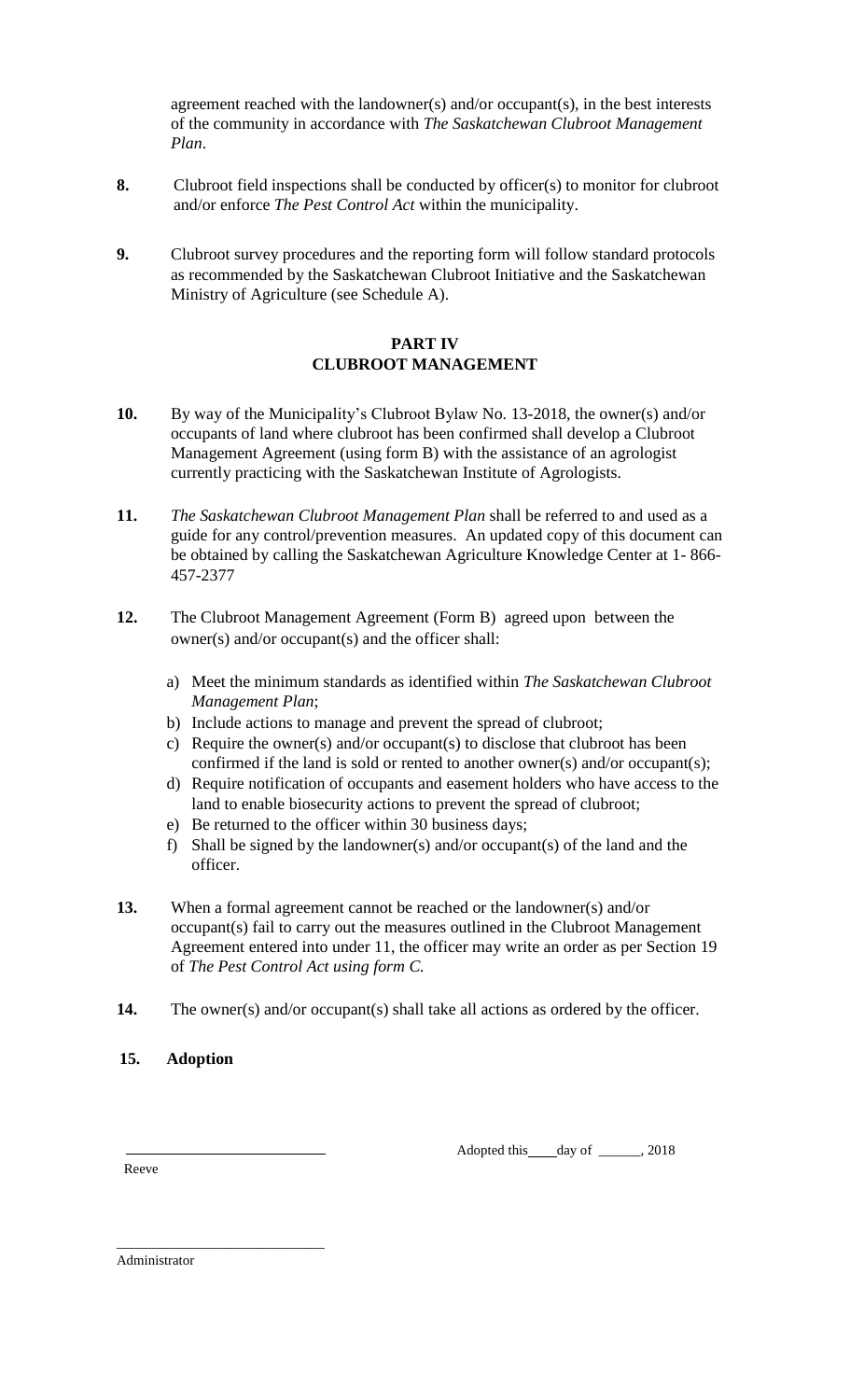## **Important Information:**

#### **For More Information on Clubroot**

For more information on clubroot please visit [www.clubroot.ca](http://www.clubroot.ca/) [or](http://www.clubroot.ca/) [www.agr.gov.sk.ca](http://www.agr.gov.sk.ca/) [or](http://www.agr.gov.sk.ca/) contact the Saskatchewan Agriculture Knowledge Centre at 1-866-457-2377.

#### **Management and Control Methods**

If the Municipality or municipal appointed officer requires assistance devising an effective management plan or requires guidance on sampling techniques or control methods please contact your Division Plant Health Officer or the Saskatchewan Ministry of Agriculture's Provincial Specialist, Plant Disease) at 306-529-4403 or Barbara.ziesman@gov.sk.ca.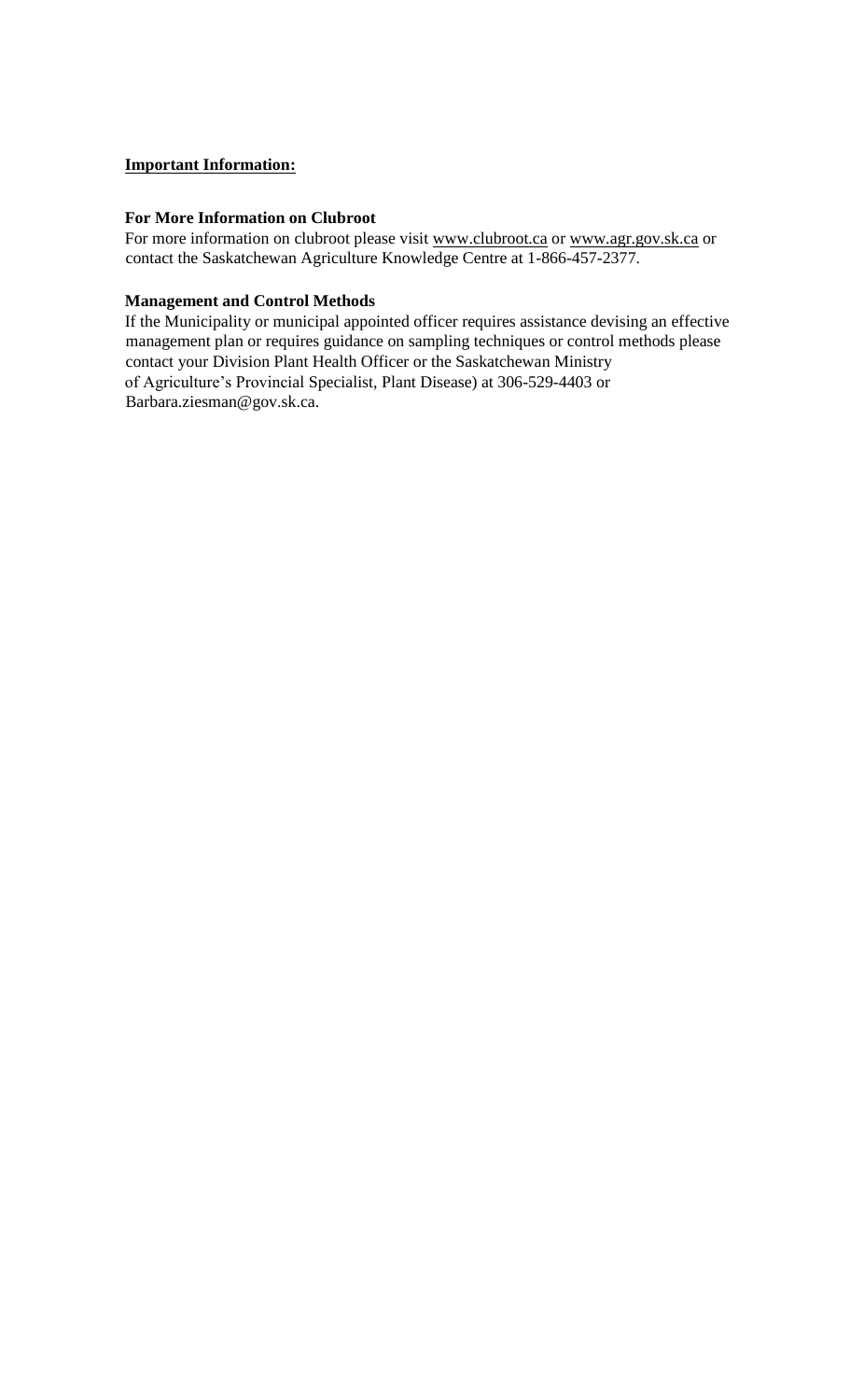## **CLUBROOT SURVEY FORM – FORM A**

|                                             |                                                                                            | Address: <u>and the same of the same of the same of the same of the same of the same of the same of the same of the same of the same of the same of the same of the same of the same of the same of the same of the same of the </u> |
|---------------------------------------------|--------------------------------------------------------------------------------------------|--------------------------------------------------------------------------------------------------------------------------------------------------------------------------------------------------------------------------------------|
|                                             |                                                                                            |                                                                                                                                                                                                                                      |
|                                             |                                                                                            |                                                                                                                                                                                                                                      |
|                                             |                                                                                            |                                                                                                                                                                                                                                      |
|                                             |                                                                                            | Is this survey part of an agreement with the landowner or an order?                                                                                                                                                                  |
|                                             | Fall 20___: No tillage _______Cultivation (# of times) ______Discing (# of times) ________ |                                                                                                                                                                                                                                      |
| Seeding information (if applicable/known):  |                                                                                            | Spring 20 : No tillage Cultivation (# of times) Discing (# of times)<br>Crop: Variety: Source: Certified Common                                                                                                                      |
| Irrigated: Yes No                           |                                                                                            |                                                                                                                                                                                                                                      |
| Rotation Information (if applicable/known): |                                                                                            |                                                                                                                                                                                                                                      |
|                                             |                                                                                            | (please list canola variety used in previous years if known):                                                                                                                                                                        |
|                                             |                                                                                            | 20___: Wheat ___________Barley _____Canola _______Field pea, lentil, dry bean _________                                                                                                                                              |
|                                             |                                                                                            |                                                                                                                                                                                                                                      |
|                                             |                                                                                            |                                                                                                                                                                                                                                      |
|                                             |                                                                                            | 20 ____: Wheat _________________Barley ______Canola _____________________________                                                                                                                                                    |

\_\_\_\_\_\_\_\_\_\_\_\_\_\_\_\_\_\_\_\_\_\_\_\_\_\_\_\_\_\_\_\_\_\_\_\_\_\_\_\_\_\_\_\_\_\_\_\_\_\_\_\_\_\_\_\_\_\_\_\_\_\_\_\_\_\_\_\_

<sup>(</sup>could include indication of a previous home garden)

All survey information is considered **confidential** and is to be kept on file in the office of the municipality and released only to authorized municipal or provincial government personnel and the person owning, occupying or controlling the land surveyed. Disclosure is subject to the agreement reached or orders issued in the event of a positive clubroot finding, as outlined in the clubroot policy of the municipality.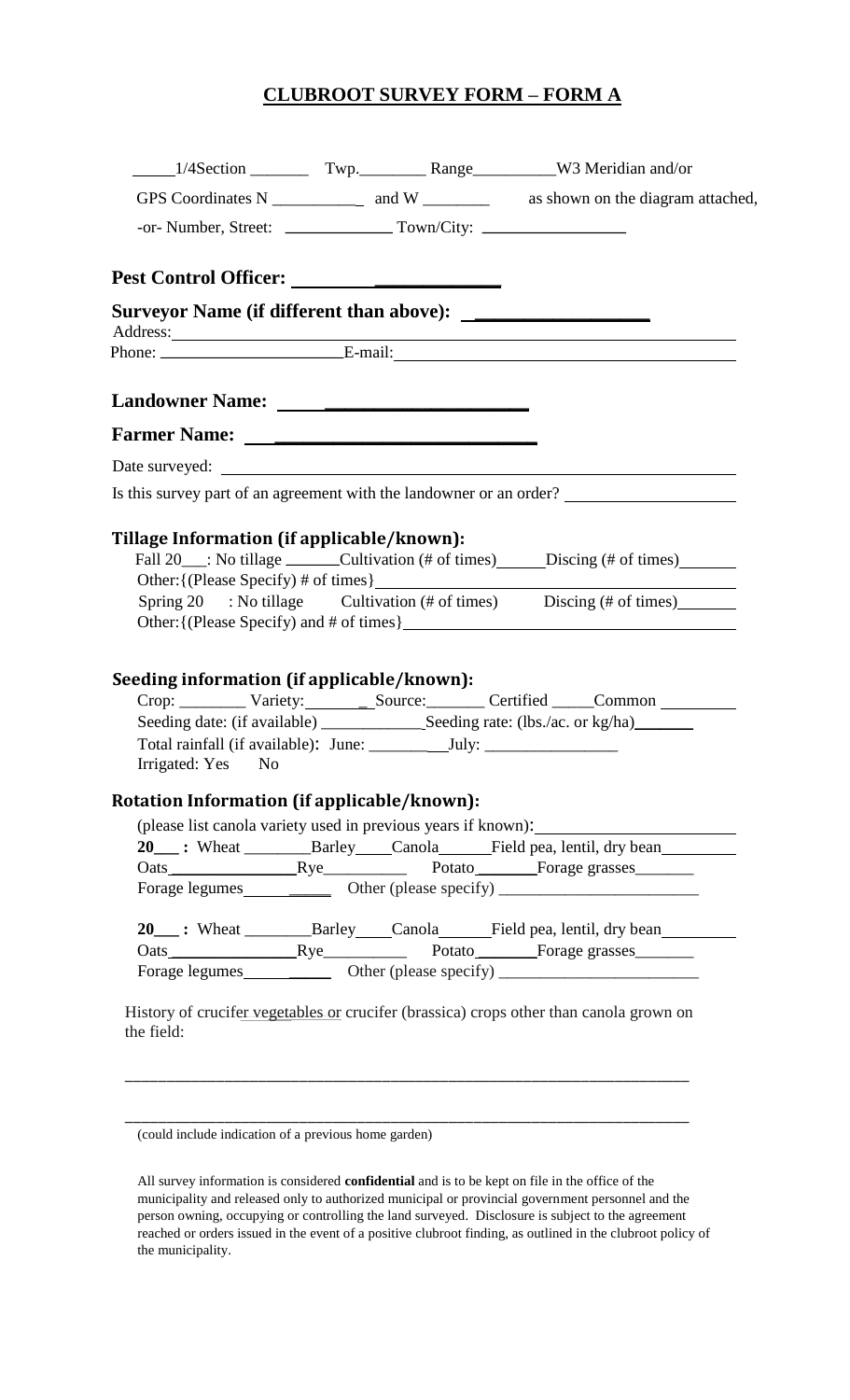**Field Traffic:** Is there occasional traffic onto the field, i.e. oil pumping rigs, power installations, research plots, recreational vehicles (ATVs), etc.? \_\_\_\_\_\_\_\_\_\_\_\_\_\_\_\_\_\_\_\_\_\_\_\_\_\_\_\_\_

**Comments** (*please attach additional sheets if required)*:

## **TYPE OF SAMPLE(S) COLLECTED (circle one or both):**

| SOIL                      |  |                           | <b>PLANTS</b> |
|---------------------------|--|---------------------------|---------------|
| <b>Number of samples:</b> |  | <b>Number of samples:</b> |               |

## **DIAGRAM SHOWING LOCATION OF FIELD ENTRANCE and/or SAMPLES:** (may be supplemented with map printed from GIS software) North-West

| North-West1/4 | North-East $1/4\,$ |
|---------------|--------------------|
|               |                    |
|               |                    |
|               |                    |
|               |                    |
|               |                    |
|               |                    |
|               |                    |
|               |                    |
|               |                    |
|               |                    |
|               |                    |
|               |                    |
|               |                    |
|               |                    |
|               |                    |
|               |                    |
|               |                    |
|               |                    |
|               |                    |
|               |                    |
|               |                    |
|               |                    |
|               |                    |

South-West  $1/4$  South-East  $1/4$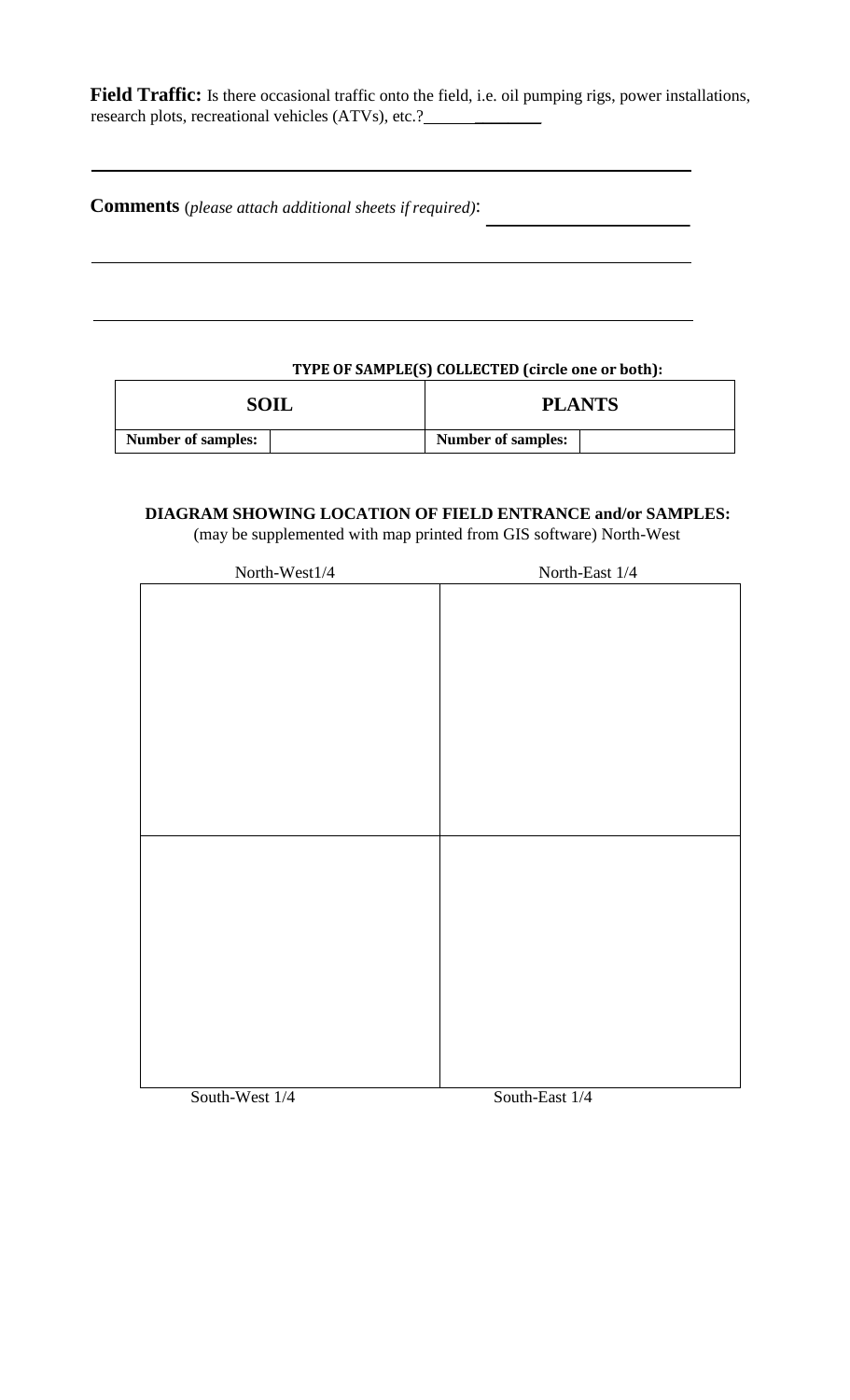## **CLUBROOT SURVEY PROTOCOL- SCHEDULE A**

**Introduction:** Clubroot is a soil-borne disease caused by a microbe, *Plasmodiophora brassicae*. Clubroot affects the roots of cruciferous field crops such as canola, mustard, camelina, oilseed radish and taramira. It also affects cruciferous vegetables such as arugula, broccoli, Brussels sprouts, cabbage, cauliflower, Chinese cabbage, kale, kohlrabi, radish, rutabaga and turnip, as well as cruciferous weeds (e.g. stinkweed, shepherd's purse, wild mustard, volunteer canola).

**Symptoms:** Invasion of host roots leads to the formation of clubroot galls. These deformed roots have a reduced ability to absorb water and nutrients leading to stunting, wilting, yellowing, premature ripening and shrivelling of seeds. The cause of these above-ground symptoms can be confirmed by digging up suspect plants to check roots for gall formation. Clubroot affects canola yield and quality to a similar degree as other diseases affecting water and nutrient uptake, and its impact depends on soil conditions and the growth stage of the crop when infection occurs and the level of the pathogen in the soil. Early infection of seedlings can result in significant yield losses. Spore germination of *Plasmodiophora*, infection and disease development are favoured by warm soils, high soil moisture and low soil pH.

#### **Equipment and Materials Needed:**

| Clubroot survey sheets (Form A) | Hand trowel                     | Disposable booties and gloves   |
|---------------------------------|---------------------------------|---------------------------------|
| Clipboard and pen               | Pocket knife                    | Garbage bags                    |
| GPS unit or maps                | Pail of two per cent bleach for | two per cent bleach solution in |
| Paper bags or boxes             | soaking/cleaning tools          | misting bottle                  |
|                                 |                                 |                                 |

## **Plant Sample Survey Procedure:**

- 1. As clubroot may take six to eight weeks to develop, symptoms are most detectable later in the growing season (late July or August).
- 2. Records must be kept for all fields visited using *Form A* clubroot survey sheets.
- 3. Do not drive into field or access, but park on the road whenever possible. Surveyors can walk into infested fields but must follow human sanitation procedures.
- 4. If survey personnel enter a field in any potentially infested regions, whether it is known to have clubroot or not, they are to follow these procedures:
	- Wear disposable footwear that can be removed immediately after leaving the field. Another option is to use rubber boots or other footwear that can be sterilized (misted) with a disinfectant solution (two per cent bleach) upon leaving the field.
	- Dispose of the disposable footwear in a sterile fashion. Sealing in a garbage bag and incinerating is preferred. Do not reuse disposable footwear.
	- Clean and disinfect any tools that may have been in contact with soil in the field.
- 5. Observe 20 plants at the field entrance and at each of five additional sites in the field, for a total of 100 plants. Keep each of these five sites at least 20 metres from each other and at least 20 metres from the field edge.
- 6. If patches of premature ripening are observed, particularly in field entrance or corners of field, dig or pull up plants, shake off excess soil and inspect roots for the presence of galls. If clubroot is suspected, cut off stems and collect root samples.
- 7. Air-dry root samples in paper envelopes/boxes/bags and send them to the Ministry of Agriculture's Crop Protection Laboratory at 346 McDonald Street, Regina SK, S4N 6P6, telephone (306) 787- 8130. You may mail, courier or drop off samples in person. There is a \$20 fee for visual inspection.
- 8. If the visual diagnosis is positive, root samples will be forwarded to a laboratory on behalf of the municipality for DNA testing. Cost of the DNA testing will depend on the current fee set by the credited laboratory (approximately \$100).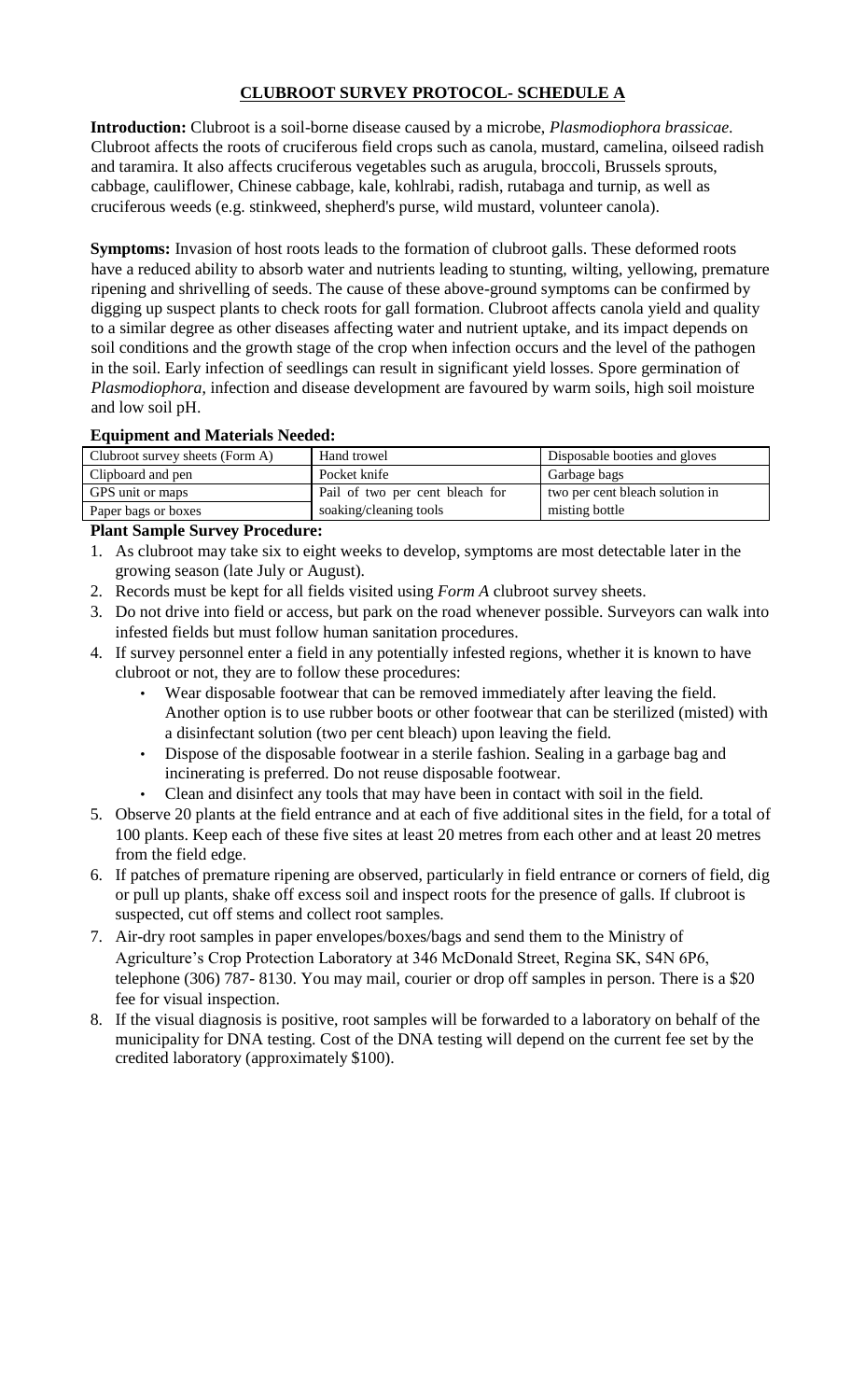### **Soil Sample Survey Procedure:**

- 1. Soil samples can be collected at any time but soil should be dried after collection.
- 2. Records must be kept for all fields visited using *Form A* clubroot survey sheets.
- 3. Do not drive into field or access, but park on the road whenever possible. Surveyors can walk into infested fields but must follow human sanitation procedures.
- 4. If survey personnel enter a field in any potentially infested regions, whether it is known to have clubroot or not, they are to follow these procedures:
	- Wear disposable footwear that can be removed immediately after leaving the field. Another option is to use rubber boots or other footwear that can be sterilized (misted) with a disinfectant solution (two per cent bleach) upon leaving the field.
	- Dispose of the disposable footwear in a sterile fashion. Sealing in a garbage bag and incinerating is preferred. Do not reuse disposable footwear.
	- Clean and disinfect any tools that may have been in contact with soil in the field.
- 5. Soil samples should be comprised of a mixture of small scoops (approximately one cup each) of soil taken at each of 5 sites visited in one field. Because clubroot is most likely to arrive on soil attached to vehicles and field equipment, IF the entrance to the field is evident, these 5 sites should be located in the vicinity of this approach. Clear away residue from the soil surface, and scoop approximately 1 cup of the top 5-10 cm of soil at each site (total 1 litre from all 5 sites combined). Keep each of these five sites at least 20 metres from each other and at least 20 metres from the field edge.
- 6. Air-dry soil samples in paper boxes and send them to a laboratory for DNA testing. Cost of the DNA testing will depend on the current fee set by the credited laboratory (approximately \$100).
	- For a list of laboratories providing clubroot testing, please visit[:](http://www.clubroot.ca/) [www.clubroot.ca](http://www.clubroot.ca/) [\(c](http://www.clubroot.ca/)lick on Identify Clubroot) or contact the Crop Protection Laboratory in Regina.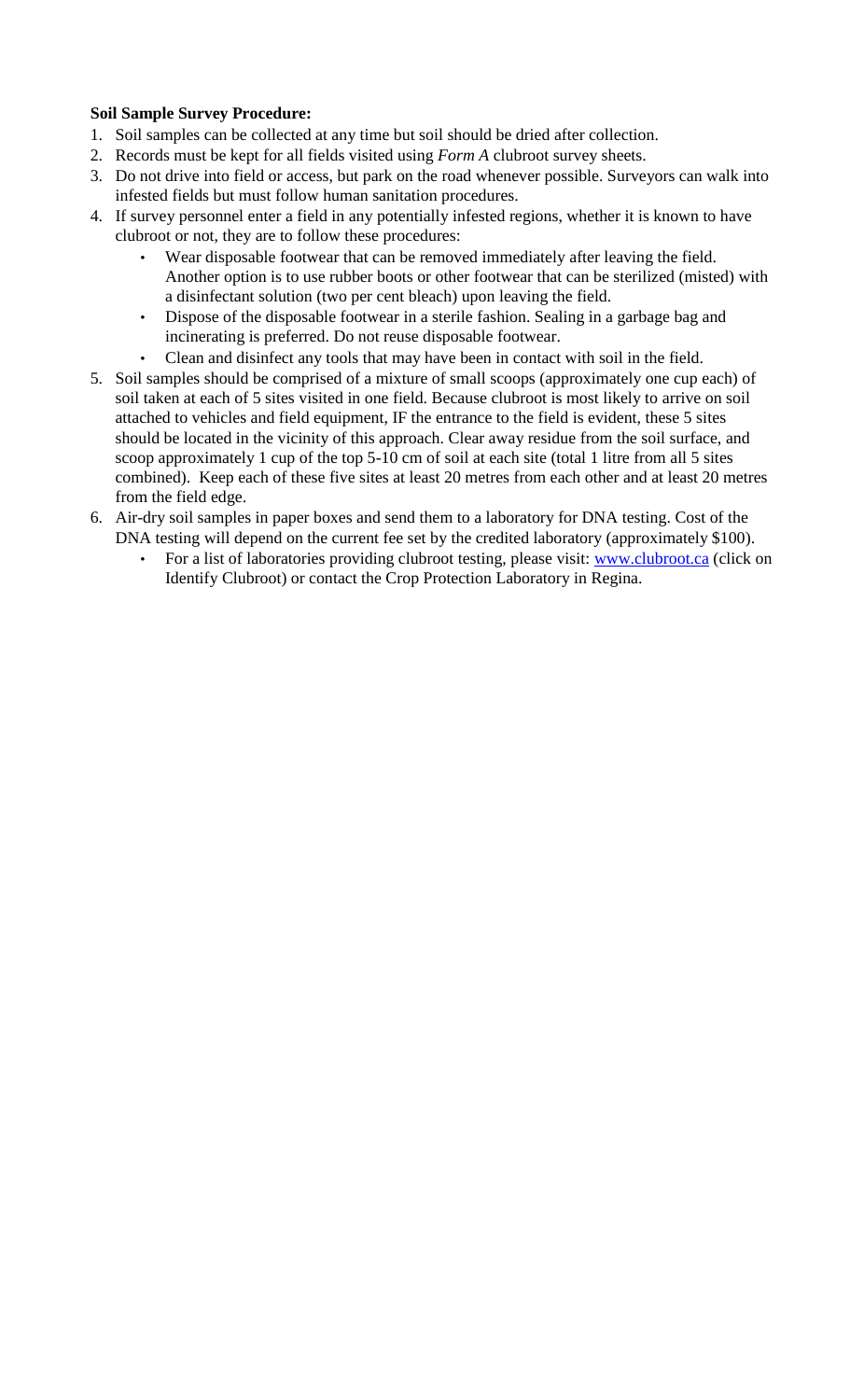## **CLUBROOT MANAGEMENT AGREEMENT- FORM B**

| Agreement No ______________________                                                                                |                    |                                                                                                   |
|--------------------------------------------------------------------------------------------------------------------|--------------------|---------------------------------------------------------------------------------------------------|
|                                                                                                                    | Agreement between: |                                                                                                   |
| Owner, Occupant or Operator                                                                                        | -and-              | <b>Pest Control Officer</b><br>Rural Municipality of Britannia No. 502                            |
| (Name)                                                                                                             |                    | (Name)                                                                                            |
| control officer, hereby acknowledge the presence of clubroot, on the land located at<br>(if different from above): |                    | I, the above-mentioned owner or occupant, having this day conferred with the above-mentioned pest |
| 1/4Section — Township Range W3 Meridian and/or                                                                     |                    |                                                                                                   |
| GPS Coordinates N ____________ and W___________ as shown on the diagram attached,                                  |                    |                                                                                                   |
| OR                                                                                                                 |                    |                                                                                                   |
|                                                                                                                    |                    |                                                                                                   |
|                                                                                                                    |                    |                                                                                                   |
|                                                                                                                    |                    |                                                                                                   |
|                                                                                                                    |                    |                                                                                                   |
| (Owner and Occupant)                                                                                               |                    |                                                                                                   |
| (Pest Control Officer)                                                                                             |                    |                                                                                                   |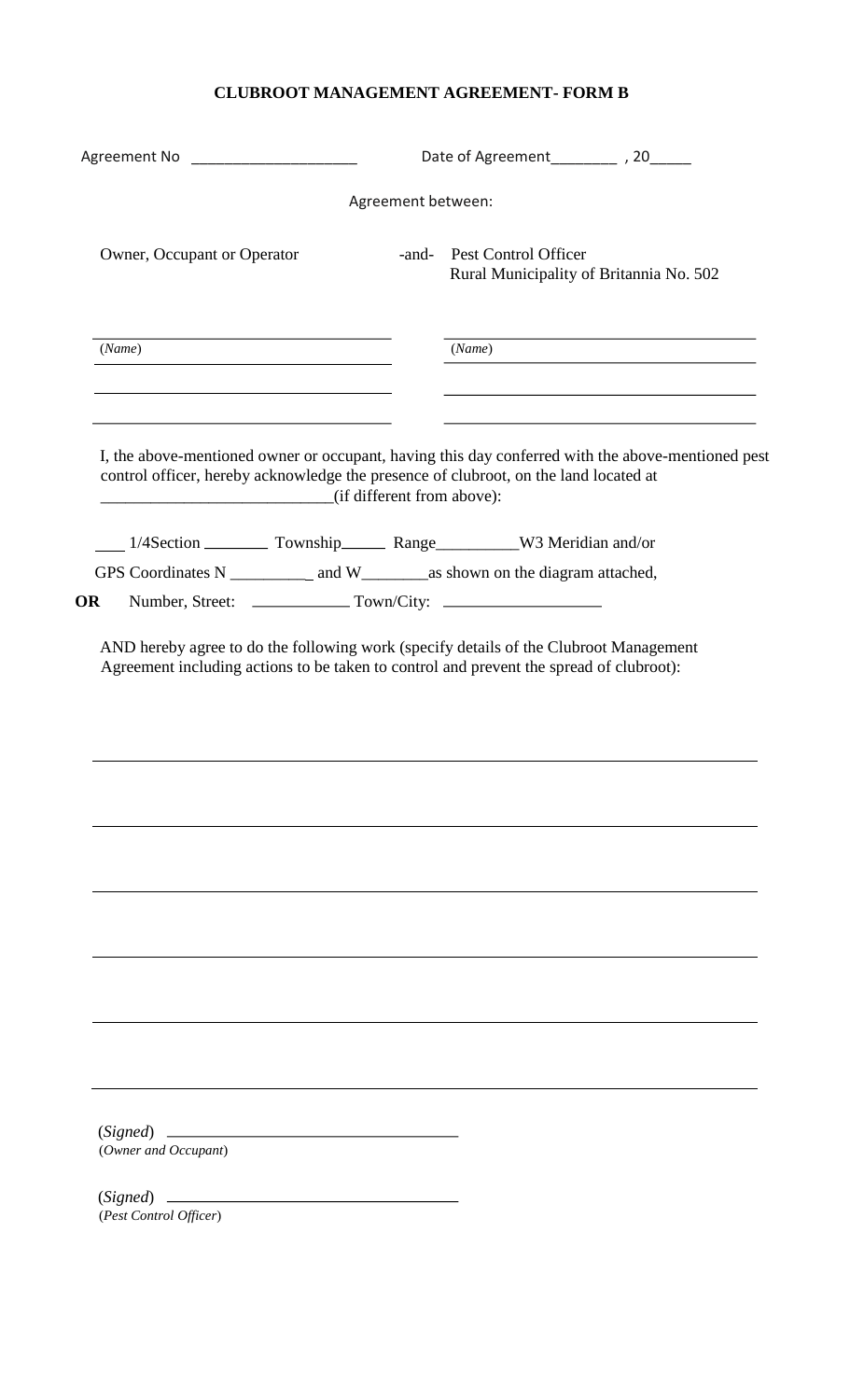## Rural Municipality of Britannia No. 502

## DIAGRAM SHOWING LOCATION OF CLUBROOT (may be supplemented with map printed from GIS software)

| North-West 1/4                         | North-East 1/4 |
|----------------------------------------|----------------|
|                                        |                |
|                                        |                |
|                                        |                |
|                                        |                |
|                                        |                |
|                                        |                |
|                                        |                |
|                                        |                |
|                                        |                |
|                                        |                |
|                                        |                |
|                                        |                |
|                                        |                |
|                                        |                |
|                                        |                |
|                                        |                |
| South-West 1/4                         | South-East 1/4 |
|                                        |                |
|                                        |                |
|                                        |                |
| GPS coordinates: $N \longrightarrow W$ |                |

(These locations are approximations only and do not necessarily indicate all clubroot present.)

*Note: This agreement to be made in triplicate. The original copy is for the owner/occupant, and copies 2 and 3 are to be submitted to the municipality.* 

*Copy 1: Owner/Occupant Copy 2: Municipality Copy 3: Government of Saskatchewan*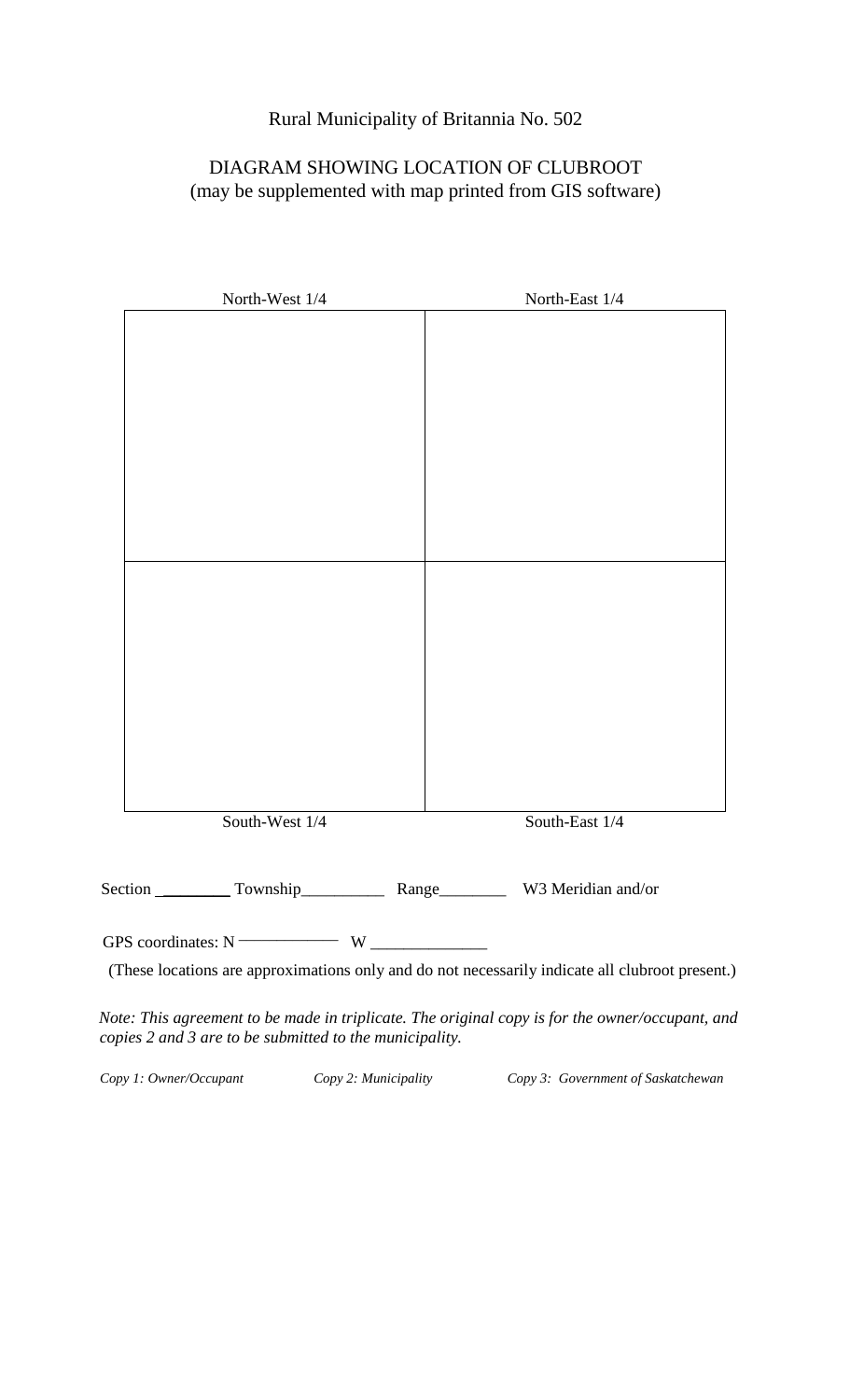## **Rural Municipality of Britannia No. 502**

## **CLUBROOT ORDER**

| $To: \begin{tabular}{ c c c c } \hline \rule{0.3cm}{.01cm} \rule{0.3cm}{.01cm} \rule{0.3cm}{.01cm} \rule{0.3cm}{.01cm} \rule{0.3cm}{.01cm} \rule{0.3cm}{.01cm} \rule{0.3cm}{.01cm} \rule{0.3cm}{.01cm} \rule{0.3cm}{.01cm} \rule{0.3cm}{.01cm} \rule{0.3cm}{.01cm} \rule{0.3cm}{.01cm} \rule{0.3cm}{.01cm} \rule{0.3cm}{.01cm} \rule{0.3cm}{.01cm} \rule{0$ |      |  |
|-------------------------------------------------------------------------------------------------------------------------------------------------------------------------------------------------------------------------------------------------------------------------------------------------------------------------------------------------------------|------|--|
|                                                                                                                                                                                                                                                                                                                                                             |      |  |
| It has come to my attention that clubroot, a declared pest under The Pest Control Act: (please check<br>one box)<br>$\Box$ has been confirmed on your land described as (if different from above):                                                                                                                                                          |      |  |
| 1/4Section_________ Township_____________ Range__________ W3 Meridian and/or                                                                                                                                                                                                                                                                                |      |  |
|                                                                                                                                                                                                                                                                                                                                                             |      |  |
| and as shown on the diagram attached.                                                                                                                                                                                                                                                                                                                       |      |  |
|                                                                                                                                                                                                                                                                                                                                                             | -or- |  |
| $\Box$ are present in soil adhering to your machine described as:                                                                                                                                                                                                                                                                                           |      |  |
|                                                                                                                                                                                                                                                                                                                                                             |      |  |
| (description of machine, including serial number and, if applicable, licence plate)                                                                                                                                                                                                                                                                         |      |  |

In accordance with the Clubroot Bylaw for the municipality, you are hereby notified:

(*Detail instructions including methods to be used to control clubroot or sanitize machine and setting out any prohibitions or other measures the Pest Control Officer considers necessary or appropriate*).

(pest control officer)

\_\_\_\_\_\_\_\_\_\_\_\_\_\_\_\_\_\_\_\_\_\_\_\_\_\_\_\_\_\_\_\_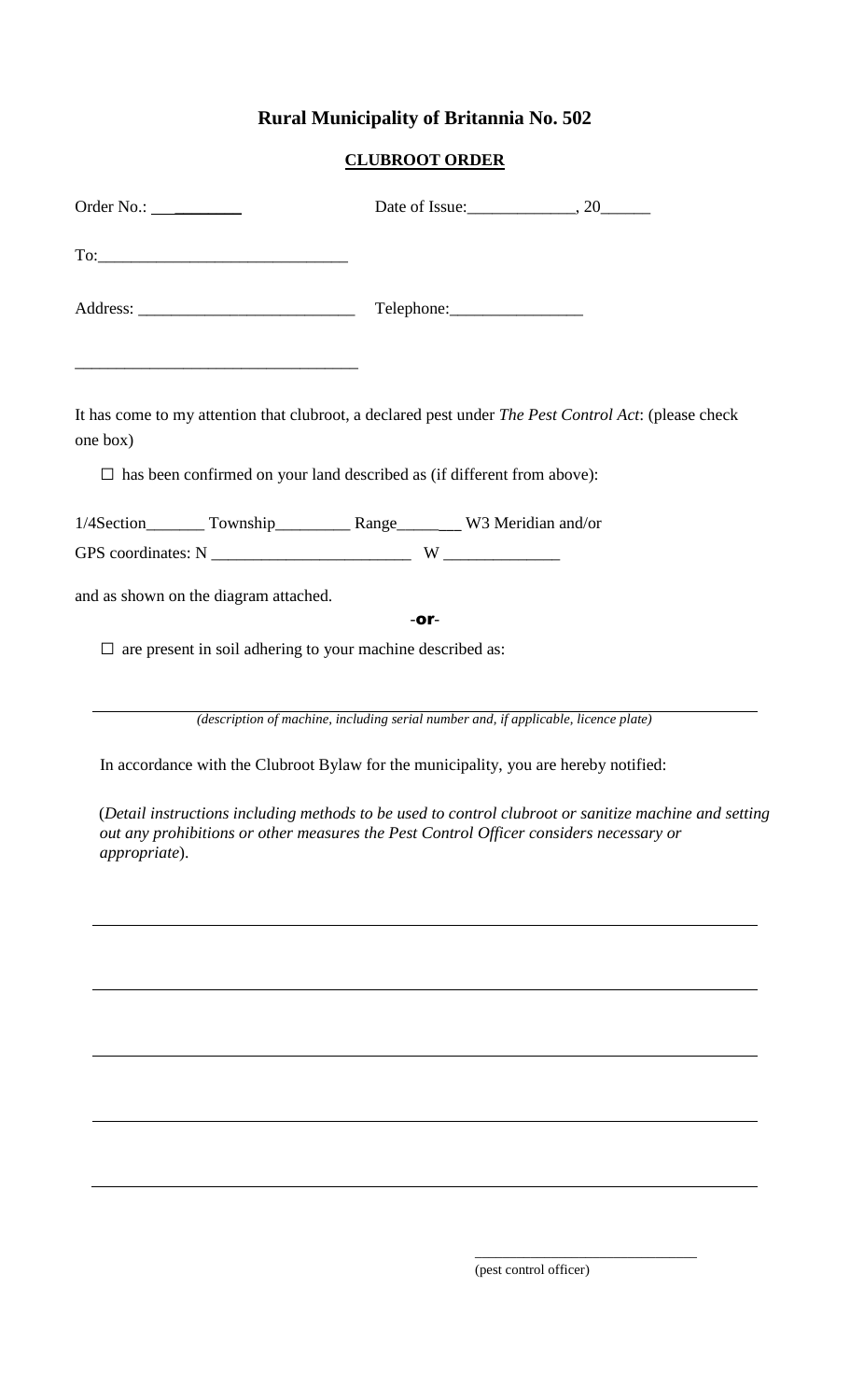## Rural Municipality of Britannia No. 502

## DIAGRAM SHOWING LOCATION OF CLUBROOT (may be supplemented with map printed from GIS software)

| North-West 1/4 | North-East 1/4                                                                                                                               |  |
|----------------|----------------------------------------------------------------------------------------------------------------------------------------------|--|
|                |                                                                                                                                              |  |
|                |                                                                                                                                              |  |
|                |                                                                                                                                              |  |
|                |                                                                                                                                              |  |
|                |                                                                                                                                              |  |
|                |                                                                                                                                              |  |
|                |                                                                                                                                              |  |
|                |                                                                                                                                              |  |
|                |                                                                                                                                              |  |
|                |                                                                                                                                              |  |
|                |                                                                                                                                              |  |
|                |                                                                                                                                              |  |
|                |                                                                                                                                              |  |
|                |                                                                                                                                              |  |
|                |                                                                                                                                              |  |
|                |                                                                                                                                              |  |
| South-West 1/4 | South-East 1/4                                                                                                                               |  |
|                |                                                                                                                                              |  |
|                | 1/4Section________ Township____________ Range__________ W3 Meridian and/or                                                                   |  |
|                |                                                                                                                                              |  |
|                | GPS coordinates: $N \_$ W $\_$ W $\_$ W $\_$ (These locations are approximations only and do not necessarily indicate all clubroot present.) |  |

*Note: This order is to be made in triplicate. The original copy is for the person to whom it is served, and copies 2 and 3 are to be submitted to the municipality.* 

*Copy 1: Owner/Occupant/Person in charge of a machine Copy 2: Municipality Copy 3: Government of Saskatchewan*